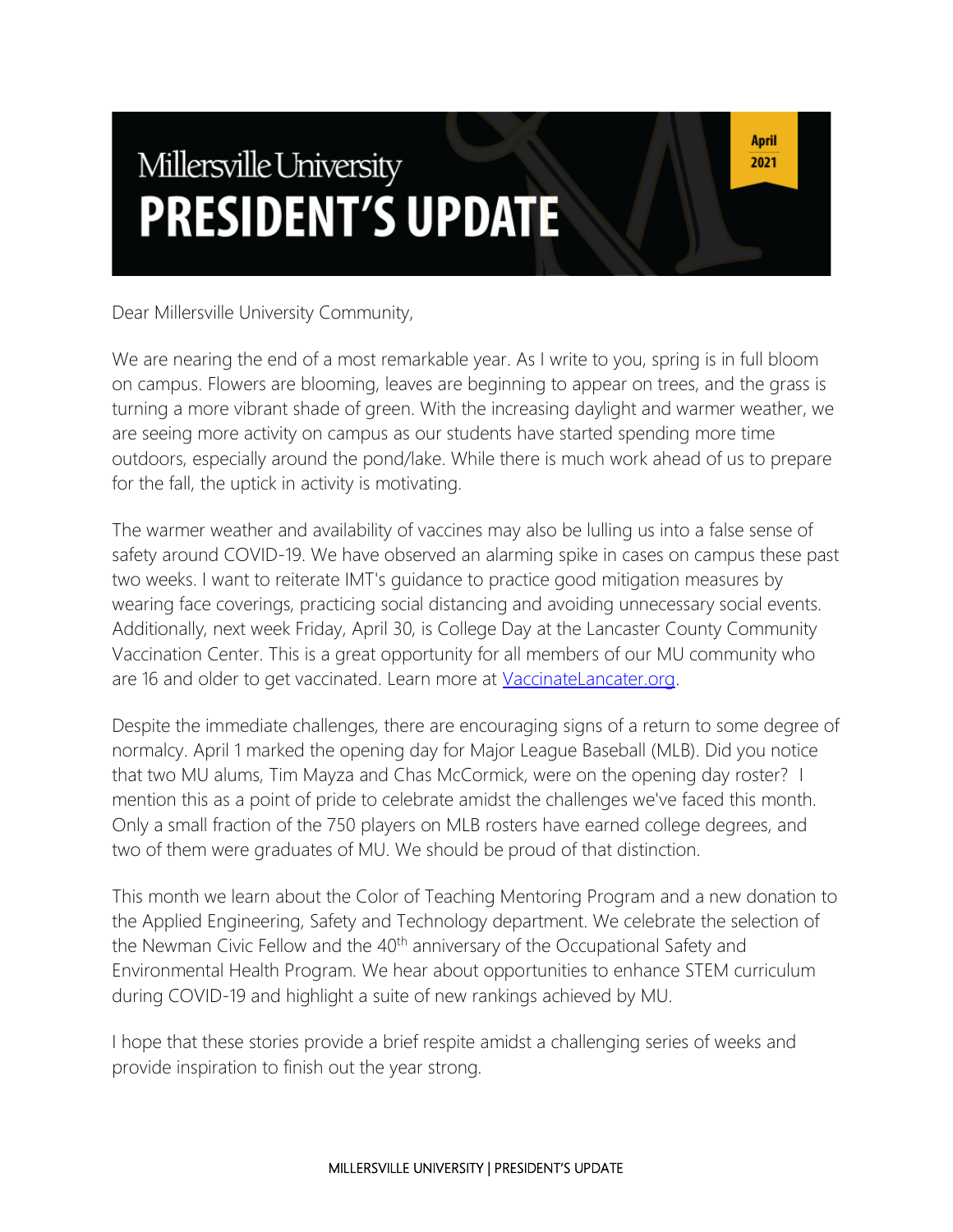Be well,

Daniel A. Wubah University President

# COLOR OF TEACHING MENTORS HIGH SCHOOL STUDENTS

Millersville University strives to be a place of both inclusivity and diversity. One of the projects that helps us strive toward this goal is the [Color of Teaching](https://www.millersville.edu/edfoundations/coloroft/index.php) Mentoring Program. This group is a student-run club that pairs college mentors with 7th-12th grade students in the School District of Lancaster and Penn Manor School District.

Not only is the club used to inspire future teachers of color, but it also serves to retain education majors of color by creating a network of support. Due to the COVID-19 pandemic, the club has continued to meet via Zoom and has canceled its annual Scholastic Book Fairs. Recently, the club spoke with the author of the children's book "Pretty to be Dark Skinned," Mijiza Green. They have continued events such as these, along with other games and activities via virtual means.

MU is proud to have the Color of Teaching as one of our campus programs. The Color of Teaching exemplifies our EPPIIC values of Public Mission and Inclusion.

Learn more about the Color of Teaching and other **[Educational Foundations programs here.](https://www.millersville.edu/edfoundations/index.php)** 

## AIRLINE HYDRAULICS DONATION SUPPORTS AEST MAJORS

Research may soon fly forward in Osburn Hall, thanks to a recent donation. Millersville University's Department of Applied Engineering, Safety and Technology (AEST) recently received industrial networking and hardware from Todd Huber of Airline Hydraulics. The donation will be used within the Osburn Hall Automation Lab.

The donation ranges from variable frequency drives and electric motors to programmable terminal blocks and pilot lights. The equipment will be incorporated in multiple automation and controls courses at MU with the help of Dr. John Haughery, an assistant professor in the AEST program.

Dr. Haughery will also collaborate with three undergraduate students to leverage the equipment for research focusing on advanced automation and networking technologies. This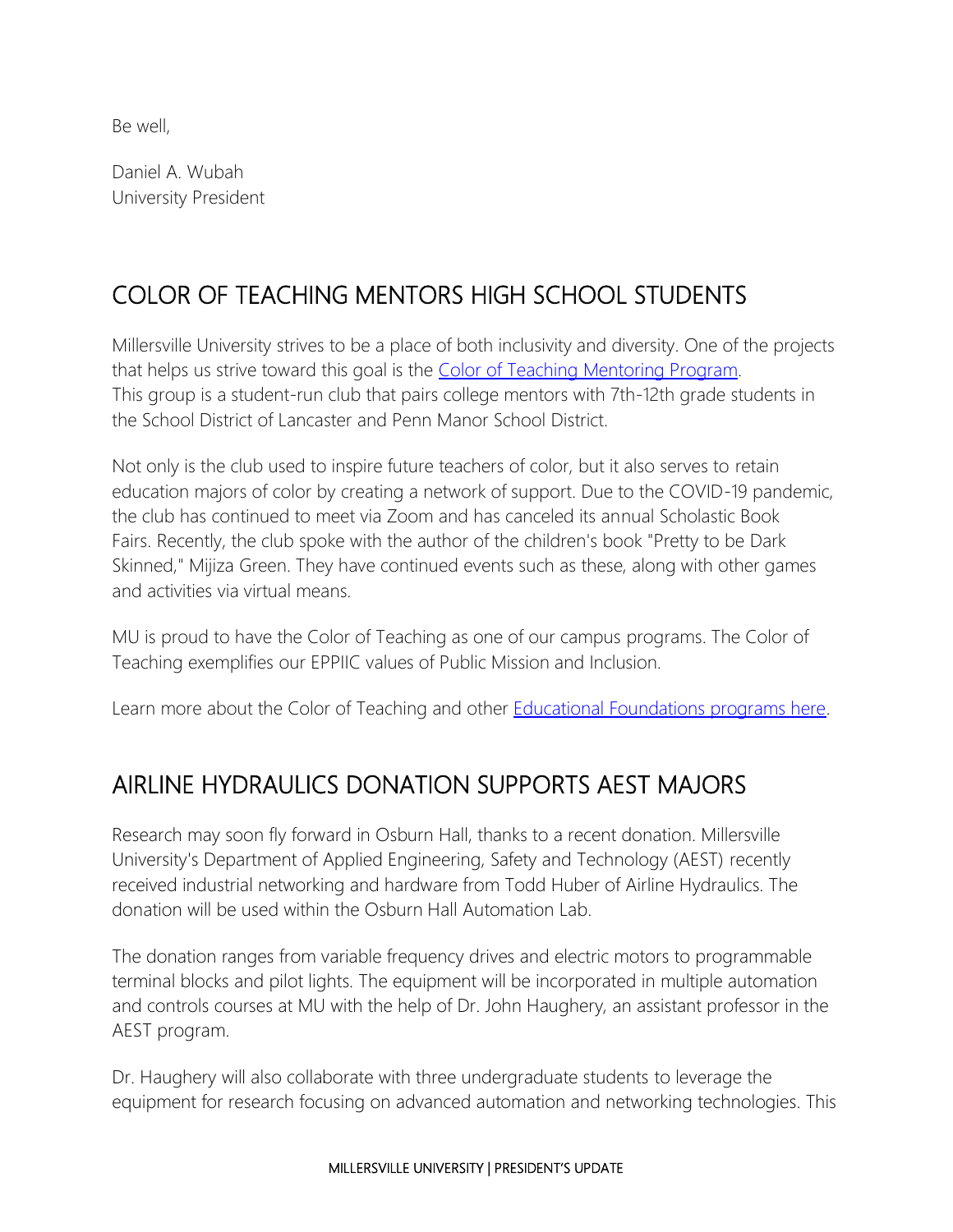type of technology currently allows essential U.S. industries to meet the nation's demands with reduced workforce numbers due to COVID-19 constraints. All three of the students will use the technology to further their research within their future fields.

Learn more about the **AEST** program here.

### COMMUNITY-BASED RESEARCH LEADS TO NATIONAL AWARD

'Ville student Elizabeth Rohrback, junior sociology major, is Millersville University's Newman Civic Fellow. She was nominated to be a Newman fellow by Dr. Carrie Smith, professor of Sociology, for her passion for social reform.

The Newman Civic Fellowship is a year-long program for students from Campus Compact member institutions. The students selected for the fellowship are leaders on their campuses who demonstrate a commitment to finding solutions for challenges facing communities locally, nationally, and internationally.

Ms. Rohrback is interested in the criminal justice system and its impact on communities. She plans to study evidence-based policing strategies and the effectiveness of diversion programs and treatment courts in reducing crime and recidivism.

Campus Compact is a Boston-based non-profit organization working to advance the public purposes of higher education. Rohrback joins the program alongside a select group of 212 students from 39 states, Washington, D.C., and Mexico.

The fellowship is named for the late Frank Newman, one of Campus Compact's founders, who was a tireless advocate for civic engagement in higher education. In the spirit of Newman's leadership, Campus Compact member presidents and chancellors nominate student leaders from their campuses to be named Newman Civic Fellows.

### UNCHARTERED WATERS

While college students have been coping with the pandemic for the past year, student teachers have had additional challenges, including those working with STEM curriculum. Thanks to the work of Millersville's Dr. Nanette Marcum-Dietrich, her graduate students, and colleagues at Kutztown and the Stroud Water Research Center, others can obtain insights into effective STEM instructional techniques during the pandemic.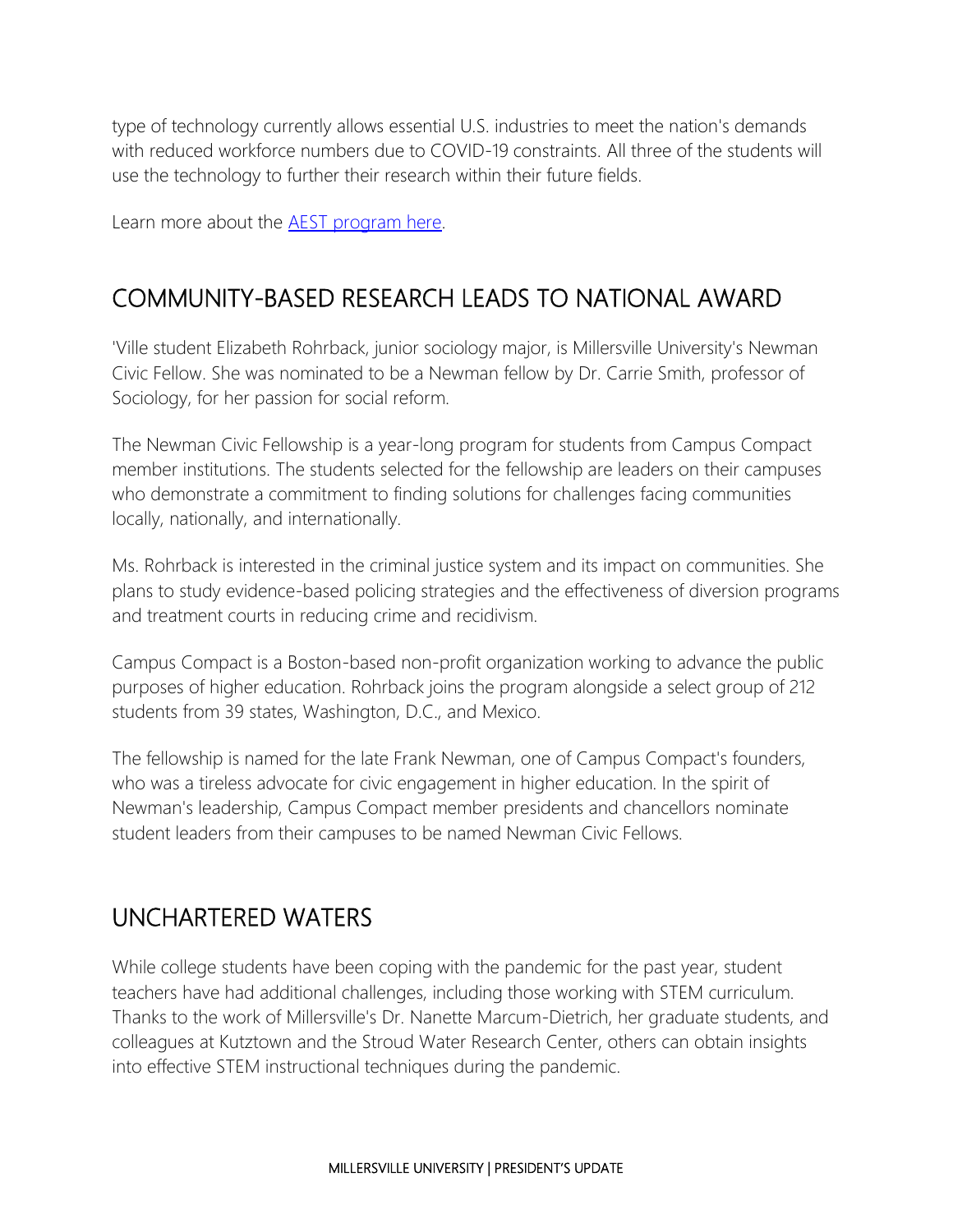The group published their findings, "Uncharted WATERS: Sustaining a Meaningful Student Teaching Experience Amidst a Global Pandemic via an Online STEM Curriculum" in "Current Issues in Middle Level Education."

The Watershed Awareness using Technology and Environmental Research for Sustainability (WATERS) project is a curriculum with the goal of educating middle school science students about the importance of watersheds. Dr. Marcum-Dietrich is a Primary Investigator on this National Science Foundation (NSF) grant-funded project; she leads the educational research. As the COVID-19 pandemic prevented attendance in classrooms, the program had to adapt to the challenges that come with educating remotely.

The article explains adapting STEM curricula to a virtual learning environment and investigates the impact this transition had on the student teaching experience. The WATERS program's 10 lessons were modified to be delivered to students online asynchronously. Working as a team, the classroom teachers adapted lessons for virtual learning, and student teachers recorded supplemental videos to accompany these lessons. The research concludes that student teachers had to sacrifice some learning experiences such as classroom management but also built their skills in unique ways.

One such example is that since student teachers were recording their lessons to be played back by students, they could go back and watch their teaching style. From this, they could see what they were doing right or what needed to be improved. Most important, Dr. Marcum-Dietrich and her team of researchers emphasize that future teachers will need the ability to reach students in a variety of formats, whether it be face-to-face, remotely or a hybrid model.

To learn more about the WATERS program being used in student teaching, read the full article in [Current Issues in Middle Level Education.](https://digitalcommons.georgiasouthern.edu/cimle/vol25/iss2/3/)

# OSEH TURNS 40

Our Occupational Safety & Environmental Health (OSEH) program is celebrating 40 years on campus. The program is designed for those pursuing professions in the safety and health fields. The courses required for the program focus on applying math and science skills to the various aspects of maintaining a safe and healthy work environment.

The Bachelor of Science degree offered by the program sets students up to mitigate and manage risks in the workplace.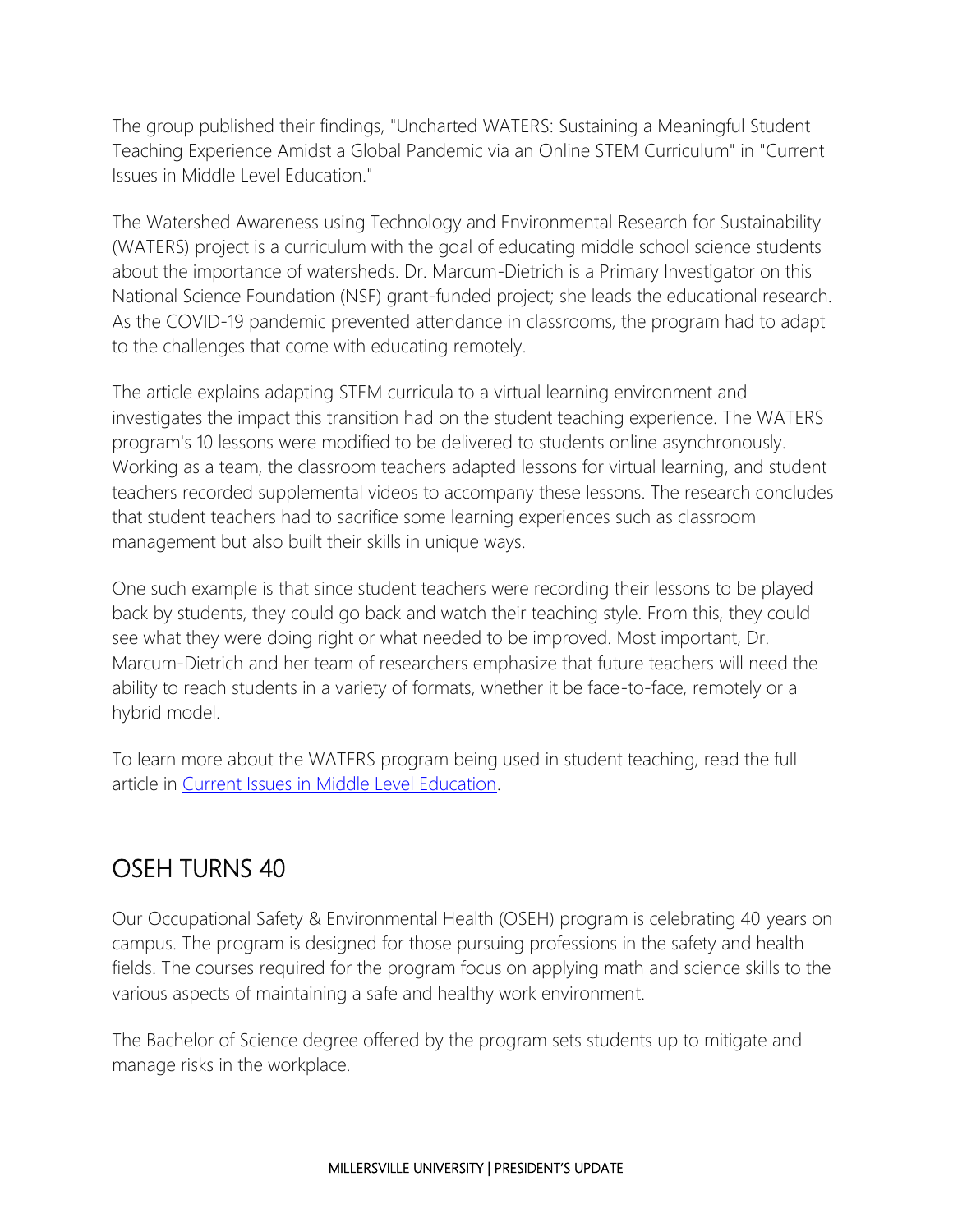Approximately 30 students graduate from the OSEH program each year. Over 90% of these graduates find a job in a health or safety position. Some of the job titles held by OSEH graduates include Risk/Safety Manager, Safety Representative, Environmental Health and Safety Consultant and Industrial Hygienist. Students can also opt for a minor in OSEH. The minor provides students with an extra set of skills that can be applied to any safety or health role.

In addition to offering students opportunities for internships, the program is one of only six in the nation to be accredited by the Accreditation Board for Engineering and Technology. Those who graduate are eligible for the Graduate Safety Practitioner designation from the Board of Certified Safety Professionals.

A virtual celebration for the program's 40th anniversary will take place on April 28, 2021, from 9 a.m. – 5 p.m. The event will be bringing together MU-OSEH alumni spanning four decades.

For more details about the celebration, visit [https://www.millersville.edu/aest/.](https://www.millersville.edu/aest/)

## 'VILLE RANKINGS

Millersville University recently received multiple national rankings for its programs. The following is a summary.

U.S. News & World Report – online bachelor's – #152. MU offers four undergraduate online programs in business administration (general), sociology with a concentration in criminology, nursing and social work.

The online nursing degree is the most popular of the online programs.

"It's great to have our program recognized for excellence. I think is it really important for potential students to understand that our courses are taught by full-time, tenured faculty and that we have a vested interest in our students," says Dr. Kelly Kuhns, professor and chair of the nursing department.

Full rankings are available here: [https://www.usnews.com/education/online-education.](https://www.usnews.com/education/online-education)

Study.com has published its 2021 rankings.

Millersville ranked #16 on the list of Best Bachelor's Degrees in Early Childhood [Education!](http://tx.bz-mail-us1.com/1/l/b37cc380664f4db9954921fb8488dfa9?rl=https%3A%2F%2Fstudy.com%2Fdegrees%2Fbachelors-degrees-in-early-childhood-education.html)

#### MILLERSVILLE UNIVERSITY | PRESIDENT'S UPDATE